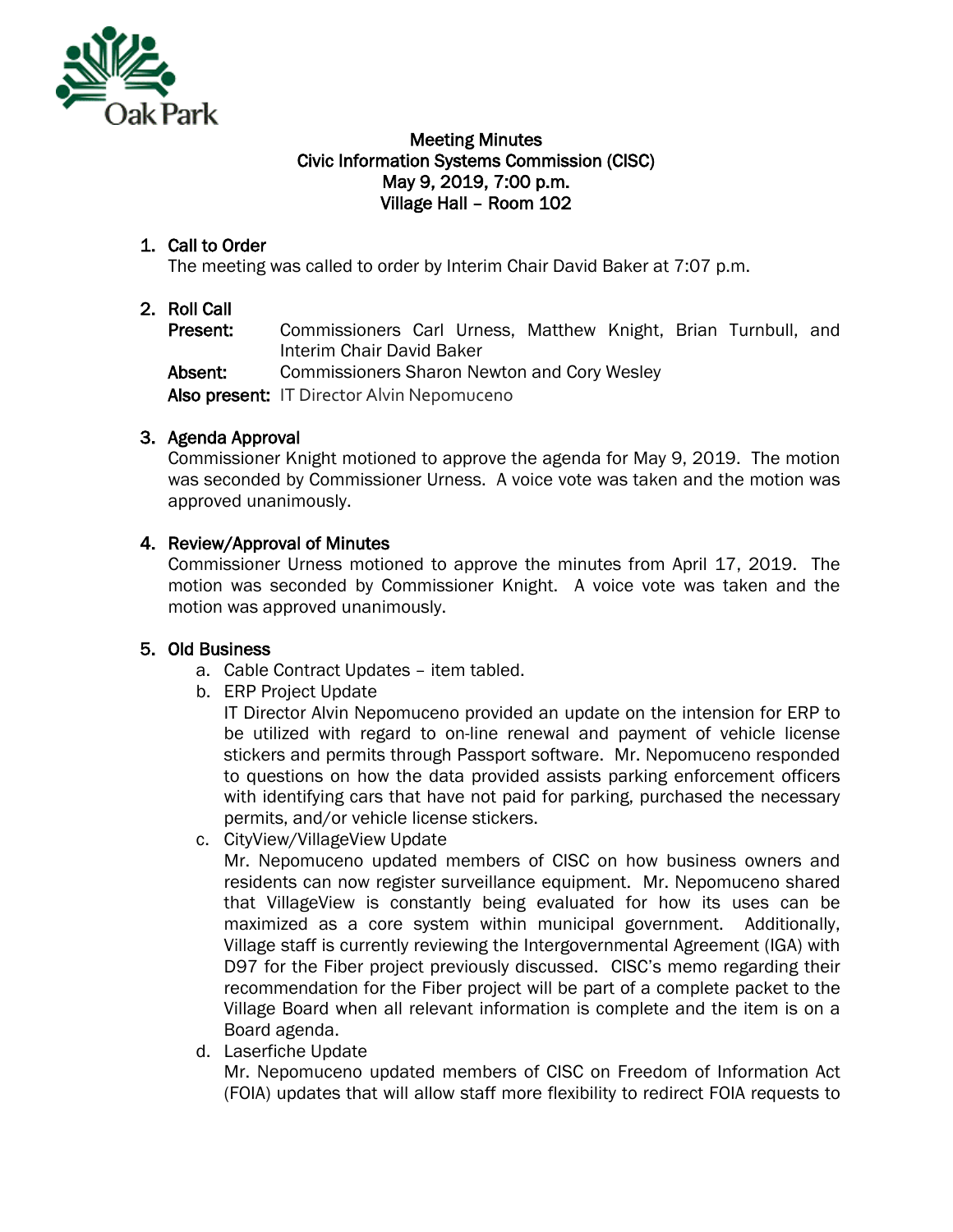

different and/or multiple Village departments. FOIA requests are processed utilizing Laserfiche as a workflow system.

e. Police Department Tour Follow Up- from 9/2018 meeting Interim Chair Baker requested clarification on whether a tour of the Police Department is still needed. Mr. Nepomuceno confirmed that the Chief would welcome CISC to schedule a tour of the current Police Department to assist with evaluating the facility as volunteer members of the community. Members of CISC suggested scheduling a tour on a Tuesday or Wednesday night, starting at 6:30pm, with a desired two week notice.

#### 6. New Business

- a. Core Data Maintenance and Privacy / Smart Cities Initiative
	- Members of CISC commented on their understanding of Smart Cities privacy initiative. Their feeling is that it focused heavily on privacy concerns regarding the "Freedom of Information Act". Further discussion resulted in the need to identify practical policies used by other municipalities that serve a defined purpose. It was generally agreed that the Village should only collect private information that is needed and only keep it as long as necessary. Interim Chair Baker commented that he does like the idea of an open portal for analyzing aggregate data. Mr. Nepomuceno would like to have a privacy policy regarding data collection that will offer guidelines for what information is collected, how, and for what purpose. CISC will research suggestions for contributing to developing a data collection privacy policy.
- b. Cable Franchise Discussion

The current Comcast contract was provided to members of CISC before the meeting to better understand what discussion is needed regarding this agenda item. Interim Chair Baker provided some history on this topic and typical challenges that exist when negotiating with an internet provider for a municipality. Mr. Baker tabled this agenda item for when Communications Director David Powers can be present.

c. 5G in Oak Park

Interim Chair David Baker shared a perspective that he has heard comparing Lifi versus 5G. The perspective shared is that Live5 might be worth investigating as an option. Oak Park's challenge is that they have very few cell towers.

d. 2017 Resident Interview Survey Revisit

Interim Chair Baker provided a summary of takeaways from the 2017 resident survey in an attempt to better understand the results and determine the need for more information. Discussion suggested the goal would be to offer better options for faster internet but it is unclear how much the municipality can do to achieve that goal.

e. Village-Wide Fiber/ISP Revisit

Interim Chair Baker suggested this item be tabled for a future meeting after past history of this agenda item can be shared with current members. The item was tabled.